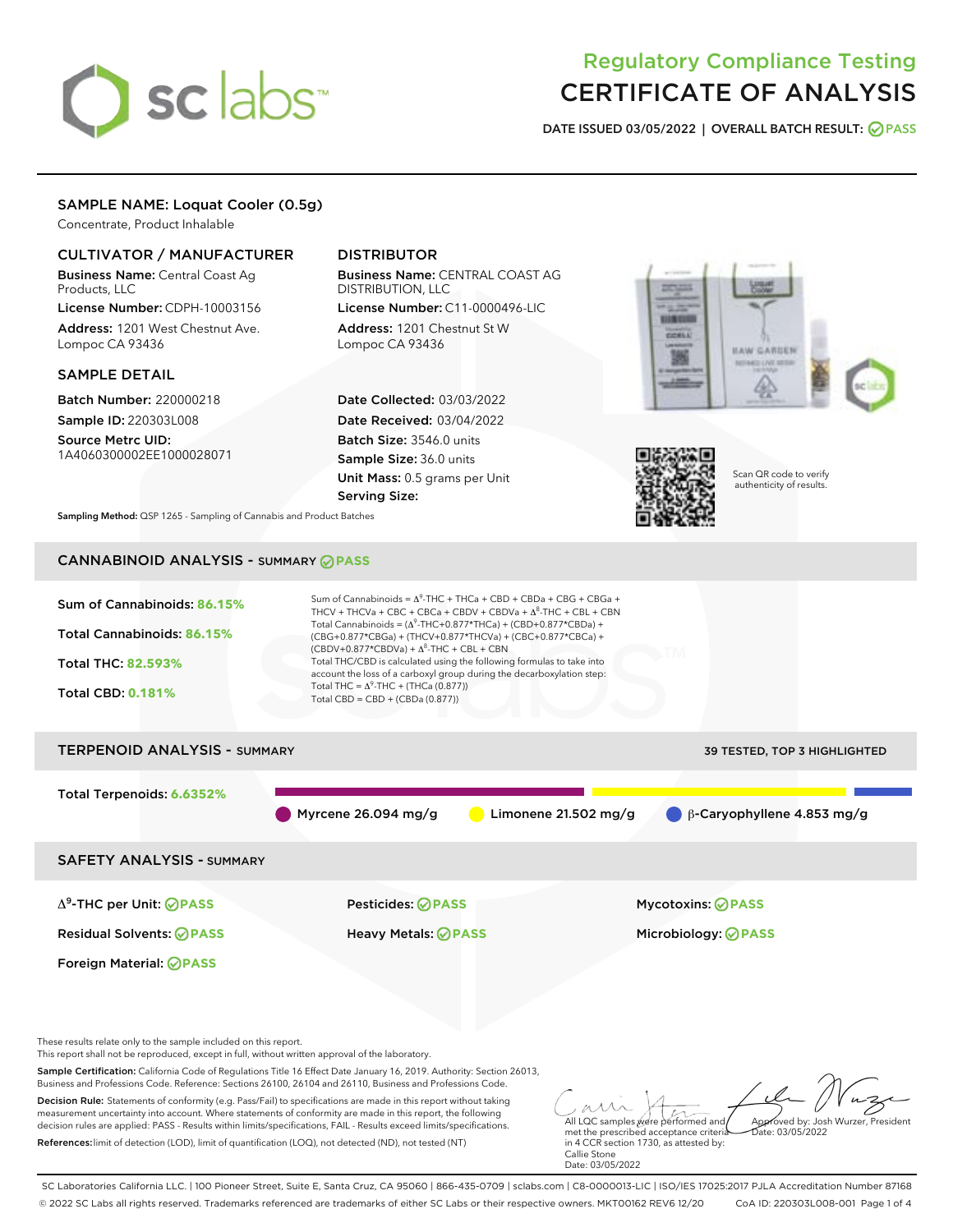



LOQUAT COOLER (0.5G) | DATE ISSUED 03/05/2022 | OVERALL BATCH RESULT: **@ PASS** 

#### CANNABINOID TEST RESULTS - 03/05/2022 2 PASS

Tested by high-performance liquid chromatography with diode-array detection (HPLC-DAD). **Method:** QSP 1157 - Analysis of Cannabinoids by HPLC-DAD

#### TOTAL CANNABINOIDS: **86.15%** Total Cannabinoids (Total THC) + (Total CBD) +

(Total CBG) + (Total THCV) + (Total CBC) +  $(Total$  CBDV) +  $\Delta$ <sup>8</sup>-THC + CBL + CBN

TOTAL THC: **82.593%** Total THC (Δ<sup>9</sup> -THC+0.877\*THCa)

TOTAL CBD: **0.181%**

Total CBD (CBD+0.877\*CBDa)

TOTAL CBG: 2.333% Total CBG (CBG+0.877\*CBGa)

TOTAL THCV: 0.94% Total THCV (THCV+0.877\*THCVa)

TOTAL CBC: ND Total CBC (CBC+0.877\*CBCa)

TOTAL CBDV: ND Total CBDV (CBDV+0.877\*CBDVa)

| <b>COMPOUND</b>  | LOD/LOQ<br>(mg/g)          | <b>MEASUREMENT</b><br><b>UNCERTAINTY</b><br>(mg/g) | <b>RESULT</b><br>(mg/g) | <b>RESULT</b><br>(%) |
|------------------|----------------------------|----------------------------------------------------|-------------------------|----------------------|
| $\Lambda^9$ -THC | 0.06 / 0.26                | ±22.135                                            | 825.93                  | 82.593               |
| <b>CBG</b>       | 0.06/0.19                  | ±0.716                                             | 23.33                   | 2.333                |
| <b>THCV</b>      | 0.1 / 0.2                  | ±0.36                                              | 9.4                     | 0.94                 |
| <b>CBD</b>       | 0.07/0.29                  | ±0.065                                             | 1.81                    | 0.181                |
| $\Delta^8$ -THC  | 0.1 / 0.4                  | ±0.06                                              | 1.0                     | 0.10                 |
| <b>THCa</b>      | 0.05 / 0.14                | N/A                                                | <b>ND</b>               | <b>ND</b>            |
| <b>THCVa</b>     | 0.07/0.20                  | N/A                                                | <b>ND</b>               | <b>ND</b>            |
| <b>CBDa</b>      | 0.02/0.19                  | N/A                                                | <b>ND</b>               | <b>ND</b>            |
| <b>CBDV</b>      | 0.04 / 0.15                | N/A                                                | <b>ND</b>               | <b>ND</b>            |
| <b>CBDVa</b>     | 0.03/0.53                  | N/A                                                | <b>ND</b>               | <b>ND</b>            |
| <b>CBGa</b>      | 0.1/0.2                    | N/A                                                | <b>ND</b>               | <b>ND</b>            |
| <b>CBL</b>       | 0.06 / 0.24                | N/A                                                | <b>ND</b>               | <b>ND</b>            |
| <b>CBN</b>       | 0.1 / 0.3                  | N/A                                                | <b>ND</b>               | <b>ND</b>            |
| <b>CBC</b>       | 0.2 / 0.5                  | N/A                                                | <b>ND</b>               | <b>ND</b>            |
| <b>CBCa</b>      | 0.07 / 0.28                | N/A                                                | <b>ND</b>               | <b>ND</b>            |
|                  | <b>SUM OF CANNABINOIDS</b> |                                                    | 861.5 mg/g              | 86.15%               |

#### **UNIT MASS: 0.5 grams per Unit**

| $\Delta^9$ -THC per Unit               | 1100 per-package limit | 412.96 mg/unit  | <b>PASS</b> |
|----------------------------------------|------------------------|-----------------|-------------|
| <b>Total THC per Unit</b>              |                        | 412.96 mg/unit  |             |
| <b>CBD</b> per Unit                    |                        | $0.90$ mg/unit  |             |
| <b>Total CBD per Unit</b>              |                        | $0.90$ mg/unit  |             |
| <b>Sum of Cannabinoids</b><br>per Unit |                        | 430.8 mg/unit   |             |
| <b>Total Cannabinoids</b><br>per Unit  |                        | $430.7$ mg/unit |             |

| <b>COMPOUND</b>         | LOD/LOQ<br>(mg/g) | <b>MEASUREMENT</b><br><b>UNCERTAINTY</b><br>(mg/g) | <b>RESULT</b><br>(mg/g)                         | <b>RESULT</b><br>(%) |
|-------------------------|-------------------|----------------------------------------------------|-------------------------------------------------|----------------------|
| <b>Myrcene</b>          | 0.008 / 0.025     | ±0.2609                                            | 26.094                                          | 2.6094               |
| Limonene                | 0.005 / 0.016     | ±0.2387                                            | 21.502                                          | 2.1502               |
| β-Caryophyllene         | 0.004 / 0.012     | ±0.1344                                            | 4.853                                           | 0.4853               |
| β-Pinene                | 0.004 / 0.014     | ±0.0289                                            | 3.242                                           | 0.3242               |
| $\alpha$ -Pinene        | 0.005 / 0.017     | ±0.0174                                            | 2.590                                           | 0.2590               |
| Linalool                | 0.009 / 0.032     | ±0.0598                                            | 2.021                                           | 0.2021               |
| $\alpha$ -Humulene      | 0.009 / 0.029     | ±0.0336                                            | 1.343                                           | 0.1343               |
| β-Ocimene               | 0.006 / 0.020     | ±0.0252                                            | 1.010                                           | 0.1010               |
| trans-β-Farnesene       | 0.008 / 0.025     | ±0.0253                                            | 0.918                                           | 0.0918               |
| Fenchol                 | 0.010 / 0.034     | ±0.0253                                            | 0.841                                           | 0.0841               |
| Terpineol               | 0.009 / 0.031     | ±0.0274                                            | 0.574                                           | 0.0574               |
| Camphene                | 0.005 / 0.015     | ±0.0036                                            | 0.401                                           | 0.0401               |
| <b>Terpinolene</b>      | 0.008 / 0.026     | ±0.0055                                            | 0.344                                           | 0.0344               |
| <b>Borneol</b>          | 0.005 / 0.016     | ±0.0049                                            | 0.151                                           | 0.0151               |
| Fenchone                | 0.009 / 0.028     | ±0.0029                                            | 0.128                                           | 0.0128               |
| $\alpha$ -Bisabolol     | 0.008 / 0.026     | ±0.0033                                            | 0.079                                           | 0.0079               |
| Nerolidol               | 0.006 / 0.019     | ±0.0029                                            | 0.059                                           | 0.0059               |
| Caryophyllene<br>Oxide  | 0.010 / 0.033     | ±0.0019                                            | 0.053                                           | 0.0053               |
| Eucalyptol              | 0.006 / 0.018     | ±0.0009                                            | 0.044                                           | 0.0044               |
| Guaiol                  | 0.009 / 0.030     | ±0.0014                                            | 0.038                                           | 0.0038               |
| $\gamma$ -Terpinene     | 0.006 / 0.018     | ±0.0004                                            | 0.030                                           | 0.0030               |
| Geraniol                | 0.002 / 0.007     | ±0.0007                                            | 0.019                                           | 0.0019               |
| Citronellol             | 0.003 / 0.010     | ±0.0007                                            | 0.018                                           | 0.0018               |
| $\alpha$ -Phellandrene  | 0.006 / 0.020     | N/A                                                | <loq< th=""><th><loq< th=""></loq<></th></loq<> | <loq< th=""></loq<>  |
| $\alpha$ -Terpinene     | 0.005 / 0.017     | N/A                                                | <loq< th=""><th><loq< th=""></loq<></th></loq<> | <loq< th=""></loq<>  |
| Sabinene Hydrate        | 0.006 / 0.022     | N/A                                                | <loq< th=""><th><loq< th=""></loq<></th></loq<> | <loq< th=""></loq<>  |
| Sabinene                | 0.004 / 0.014     | N/A                                                | ND                                              | ND                   |
| $\Delta^3$ -Carene      | 0.005 / 0.018     | N/A                                                | ND                                              | <b>ND</b>            |
| p-Cymene                | 0.005 / 0.016     | N/A                                                | ND                                              | ND                   |
| Isopulegol              | 0.005 / 0.016     | N/A                                                | <b>ND</b>                                       | ND                   |
| Camphor                 | 0.006 / 0.019     | N/A                                                | ND                                              | ND                   |
| Isoborneol              | 0.004 / 0.012     | N/A                                                | ND                                              | ND                   |
| Menthol                 | 0.008 / 0.025     | N/A                                                | ND                                              | ND                   |
| Nerol                   | 0.003 / 0.011     | N/A                                                | ND                                              | ND                   |
| Pulegone                | 0.003 / 0.011     | N/A                                                | ND                                              | ND                   |
| <b>Geranyl Acetate</b>  | 0.004 / 0.014     | N/A                                                | ND                                              | ND                   |
| $\alpha$ -Cedrene       | 0.005 / 0.016     | N/A                                                | ND                                              | ND                   |
| Valencene               | 0.009 / 0.030     | N/A                                                | ND                                              | ND                   |
| Cedrol                  | 0.008 / 0.027     | N/A                                                | ND                                              | ND                   |
| <b>TOTAL TERPENOIDS</b> |                   |                                                    | 66.352 mg/g                                     | 6.6352%              |

SC Laboratories California LLC. | 100 Pioneer Street, Suite E, Santa Cruz, CA 95060 | 866-435-0709 | sclabs.com | C8-0000013-LIC | ISO/IES 17025:2017 PJLA Accreditation Number 87168 © 2022 SC Labs all rights reserved. Trademarks referenced are trademarks of either SC Labs or their respective owners. MKT00162 REV6 12/20 CoA ID: 220303L008-001 Page 2 of 4

#### TERPENOID TEST RESULTS - 03/05/2022

Terpene analysis utilizing gas chromatography-flame ionization detection (GC-FID). **Method:** QSP 1192 - Analysis of Terpenoids by GC-FID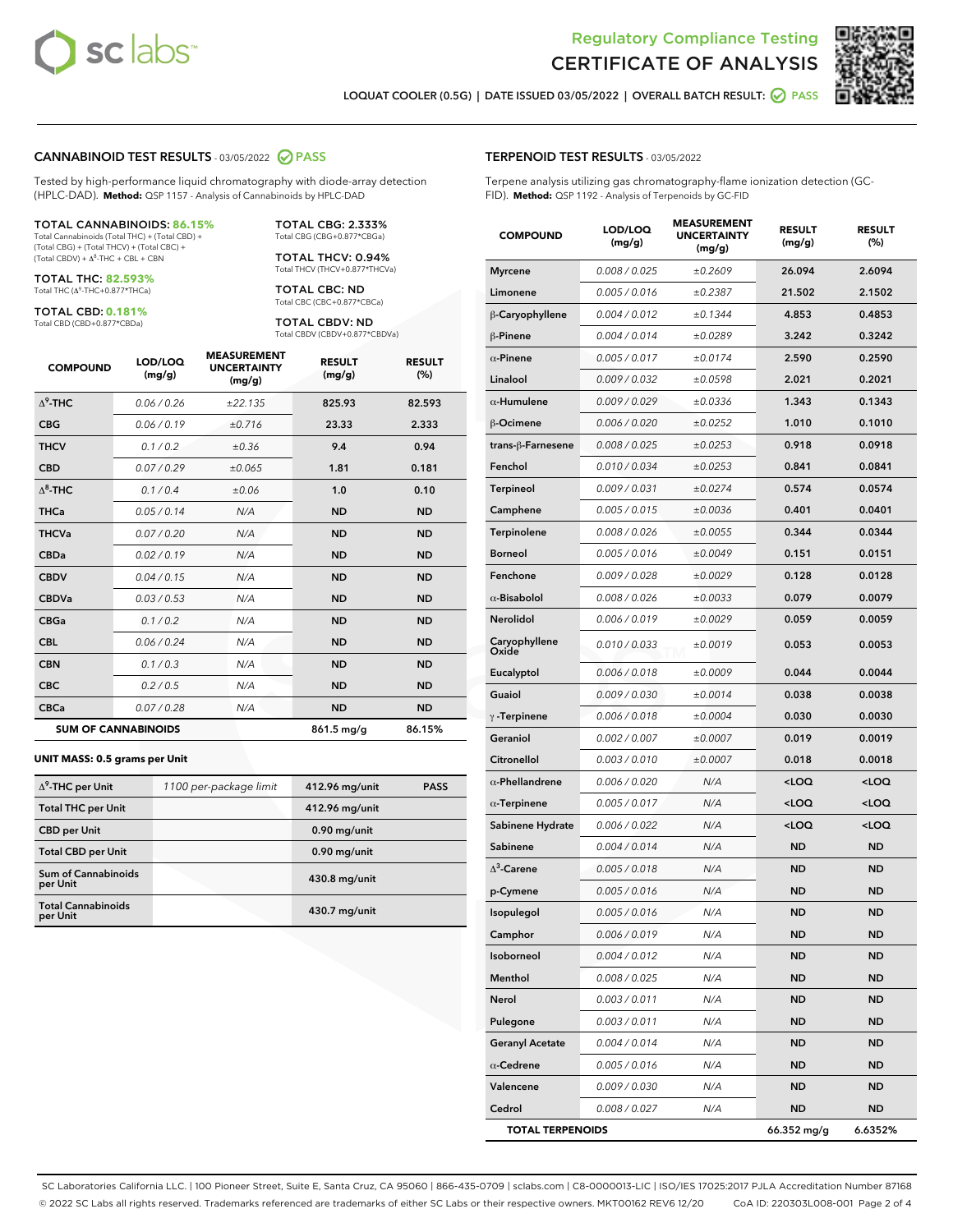



LOQUAT COOLER (0.5G) | DATE ISSUED 03/05/2022 | OVERALL BATCH RESULT: @ PASS

#### CATEGORY 1 PESTICIDE TEST RESULTS - 03/05/2022 2 PASS

Pesticide and plant growth regulator analysis utilizing high-performance liquid chromatography-mass spectrometry (HPLC-MS) or gas chromatography-mass spectrometry (GC-MS). \*GC-MS utilized where indicated. **Method:** QSP 1212 - Analysis of Pesticides and Mycotoxins by LC-MS or QSP 1213 - Analysis of Pesticides by GC-MS

| <b>COMPOUND</b>             | LOD/LOQ<br>$(\mu g/g)$ | <b>ACTION</b><br><b>LIMIT</b><br>$(\mu g/g)$ | <b>MEASUREMENT</b><br><b>UNCERTAINTY</b><br>$(\mu g/g)$ | <b>RESULT</b><br>$(\mu g/g)$ | <b>RESULT</b> |
|-----------------------------|------------------------|----------------------------------------------|---------------------------------------------------------|------------------------------|---------------|
| Aldicarb                    | 0.03 / 0.08            | $\ge$ LOD                                    | N/A                                                     | <b>ND</b>                    | <b>PASS</b>   |
| Carbofuran                  | 0.02 / 0.05            | $\ge$ LOD                                    | N/A                                                     | <b>ND</b>                    | <b>PASS</b>   |
| Chlordane*                  | 0.03 / 0.08            | $\ge$ LOD                                    | N/A                                                     | <b>ND</b>                    | <b>PASS</b>   |
| Chlorfenapyr*               | 0.03/0.10              | $\ge$ LOD                                    | N/A                                                     | <b>ND</b>                    | <b>PASS</b>   |
| Chlorpyrifos                | 0.02/0.06              | $\ge$ LOD                                    | N/A                                                     | <b>ND</b>                    | <b>PASS</b>   |
| Coumaphos                   | 0.02 / 0.07            | $\geq$ LOD                                   | N/A                                                     | <b>ND</b>                    | <b>PASS</b>   |
| Daminozide                  | 0.02 / 0.07            | $>$ LOD                                      | N/A                                                     | <b>ND</b>                    | <b>PASS</b>   |
| <b>Dichlorvos</b><br>(DDVP) | 0.03/0.09              | $\ge$ LOD                                    | N/A                                                     | <b>ND</b>                    | <b>PASS</b>   |
| Dimethoate                  | 0.03/0.08              | $>$ LOD                                      | N/A                                                     | <b>ND</b>                    | <b>PASS</b>   |
| Ethoprophos                 | 0.03/0.10              | $\ge$ LOD                                    | N/A                                                     | <b>ND</b>                    | <b>PASS</b>   |
| Etofenprox                  | 0.02 / 0.06            | $\geq$ LOD                                   | N/A                                                     | <b>ND</b>                    | <b>PASS</b>   |
| Fenoxycarb                  | 0.03/0.08              | $>$ LOD                                      | N/A                                                     | <b>ND</b>                    | <b>PASS</b>   |
| Fipronil                    | 0.03 / 0.08            | $\ge$ LOD                                    | N/A                                                     | <b>ND</b>                    | <b>PASS</b>   |
| Imazalil                    | 0.02 / 0.06            | $>$ LOD                                      | N/A                                                     | <b>ND</b>                    | <b>PASS</b>   |
| <b>Methiocarb</b>           | 0.02 / 0.07            | $\ge$ LOD                                    | N/A                                                     | <b>ND</b>                    | <b>PASS</b>   |
| Parathion-methyl            | 0.03/0.10              | $\geq$ LOD                                   | N/A                                                     | <b>ND</b>                    | <b>PASS</b>   |
| <b>Mevinphos</b>            | 0.03/0.09              | $\ge$ LOD                                    | N/A                                                     | <b>ND</b>                    | <b>PASS</b>   |
| Paclobutrazol               | 0.02 / 0.05            | $\ge$ LOD                                    | N/A                                                     | <b>ND</b>                    | <b>PASS</b>   |
| Propoxur                    | 0.03/0.09              | $\ge$ LOD                                    | N/A                                                     | <b>ND</b>                    | <b>PASS</b>   |
| Spiroxamine                 | 0.03 / 0.08            | $\ge$ LOD                                    | N/A                                                     | <b>ND</b>                    | <b>PASS</b>   |
| Thiacloprid                 | 0.03/0.10              | $>$ LOD                                      | N/A                                                     | <b>ND</b>                    | <b>PASS</b>   |

#### CATEGORY 2 PESTICIDE TEST RESULTS - 03/05/2022 @ PASS

| <b>COMPOUND</b>          | LOD/LOO<br>$(\mu g/g)$ | <b>ACTION</b><br>LIMIT<br>$(\mu g/g)$ | <b>MEASUREMENT</b><br><b>UNCERTAINTY</b><br>$(\mu g/g)$ | <b>RESULT</b><br>$(\mu g/g)$ | <b>RESULT</b> |  |
|--------------------------|------------------------|---------------------------------------|---------------------------------------------------------|------------------------------|---------------|--|
| Abamectin                | 0.03/0.10              | 0.1                                   | N/A                                                     | <b>ND</b>                    | <b>PASS</b>   |  |
| Acephate                 | 0.02/0.07              | 0.1                                   | N/A                                                     | <b>ND</b>                    | <b>PASS</b>   |  |
| Acequinocyl              | 0.02/0.07              | 0.1                                   | N/A                                                     | <b>ND</b>                    | <b>PASS</b>   |  |
| Acetamiprid              | 0.02 / 0.05            | 0.1                                   | N/A                                                     | <b>ND</b>                    | <b>PASS</b>   |  |
| Azoxystrobin             | 0.02/0.07              | 0.1                                   | N/A                                                     | <b>ND</b>                    | <b>PASS</b>   |  |
| <b>Bifenazate</b>        | 0.01/0.04              | 0.1                                   | N/A                                                     | <b>ND</b>                    | <b>PASS</b>   |  |
| <b>Bifenthrin</b>        | 0.02/0.05              | 3                                     | N/A                                                     | <b>ND</b>                    | <b>PASS</b>   |  |
| <b>Boscalid</b>          | 0.03/0.09              | 0.1                                   | N/A                                                     | <b>ND</b>                    | <b>PASS</b>   |  |
| Captan                   | 0.19/0.57              | 0.7                                   | N/A                                                     | <b>ND</b>                    | <b>PASS</b>   |  |
| Carbaryl                 | 0.02/0.06              | 0.5                                   | N/A                                                     | <b>ND</b>                    | <b>PASS</b>   |  |
| Chlorantranilip-<br>role | 0.04/0.12              | 10                                    | N/A                                                     | <b>ND</b>                    | <b>PASS</b>   |  |
| Clofentezine             | 0.03/0.09              | 0.1                                   | N/A                                                     | <b>ND</b>                    | <b>PASS</b>   |  |

#### CATEGORY 2 PESTICIDE TEST RESULTS - 03/05/2022 continued

| <b>COMPOUND</b>               | LOD/LOQ<br>(µg/g) | <b>ACTION</b><br><b>LIMIT</b><br>$(\mu g/g)$ | <b>MEASUREMENT</b><br><b>UNCERTAINTY</b><br>$(\mu g/g)$ | <b>RESULT</b><br>(µg/g) | <b>RESULT</b> |
|-------------------------------|-------------------|----------------------------------------------|---------------------------------------------------------|-------------------------|---------------|
| Cyfluthrin                    | 0.12 / 0.38       | $\overline{c}$                               | N/A                                                     | <b>ND</b>               | <b>PASS</b>   |
| Cypermethrin                  | 0.11 / 0.32       | 1                                            | N/A                                                     | <b>ND</b>               | <b>PASS</b>   |
| <b>Diazinon</b>               | 0.02 / 0.05       | 0.1                                          | N/A                                                     | <b>ND</b>               | <b>PASS</b>   |
| Dimethomorph                  | 0.03 / 0.09       | 2                                            | N/A                                                     | <b>ND</b>               | <b>PASS</b>   |
| Etoxazole                     | 0.02 / 0.06       | 0.1                                          | N/A                                                     | <b>ND</b>               | <b>PASS</b>   |
| Fenhexamid                    | 0.03 / 0.09       | 0.1                                          | N/A                                                     | <b>ND</b>               | <b>PASS</b>   |
| Fenpyroximate                 | 0.02 / 0.06       | 0.1                                          | N/A                                                     | <b>ND</b>               | <b>PASS</b>   |
| Flonicamid                    | 0.03 / 0.10       | 0.1                                          | N/A                                                     | <b>ND</b>               | <b>PASS</b>   |
| Fludioxonil                   | 0.03 / 0.10       | 0.1                                          | N/A                                                     | <b>ND</b>               | <b>PASS</b>   |
| Hexythiazox                   | 0.02 / 0.07       | 0.1                                          | N/A                                                     | <b>ND</b>               | <b>PASS</b>   |
| Imidacloprid                  | 0.04 / 0.11       | 5                                            | N/A                                                     | <b>ND</b>               | <b>PASS</b>   |
| Kresoxim-methyl               | 0.02 / 0.07       | 0.1                                          | N/A                                                     | <b>ND</b>               | <b>PASS</b>   |
| Malathion                     | 0.03 / 0.09       | 0.5                                          | N/A                                                     | <b>ND</b>               | <b>PASS</b>   |
| Metalaxyl                     | 0.02 / 0.07       | $\overline{c}$                               | N/A                                                     | <b>ND</b>               | <b>PASS</b>   |
| Methomyl                      | 0.03 / 0.10       | 1                                            | N/A                                                     | <b>ND</b>               | <b>PASS</b>   |
| Myclobutanil                  | 0.03 / 0.09       | 0.1                                          | N/A                                                     | <b>ND</b>               | <b>PASS</b>   |
| Naled                         | 0.02 / 0.07       | 0.1                                          | N/A                                                     | <b>ND</b>               | <b>PASS</b>   |
| Oxamyl                        | 0.04 / 0.11       | 0.5                                          | N/A                                                     | <b>ND</b>               | <b>PASS</b>   |
| Pentachloronitro-<br>benzene* | 0.03 / 0.09       | 0.1                                          | N/A                                                     | <b>ND</b>               | <b>PASS</b>   |
| Permethrin                    | 0.04 / 0.12       | 0.5                                          | N/A                                                     | <b>ND</b>               | <b>PASS</b>   |
| Phosmet                       | 0.03 / 0.10       | 0.1                                          | N/A                                                     | <b>ND</b>               | <b>PASS</b>   |
| Piperonyl<br><b>Butoxide</b>  | 0.02 / 0.07       | 3                                            | N/A                                                     | <b>ND</b>               | <b>PASS</b>   |
| Prallethrin                   | 0.03 / 0.08       | 0.1                                          | N/A                                                     | <b>ND</b>               | <b>PASS</b>   |
| Propiconazole                 | 0.02 / 0.07       | 0.1                                          | N/A                                                     | <b>ND</b>               | <b>PASS</b>   |
| Pyrethrins                    | 0.04 / 0.12       | 0.5                                          | N/A                                                     | <b>ND</b>               | <b>PASS</b>   |
| Pyridaben                     | 0.02 / 0.07       | 0.1                                          | N/A                                                     | <b>ND</b>               | <b>PASS</b>   |
| Spinetoram                    | 0.02 / 0.07       | 0.1                                          | N/A                                                     | <b>ND</b>               | <b>PASS</b>   |
| Spinosad                      | 0.02 / 0.07       | 0.1                                          | N/A                                                     | <b>ND</b>               | <b>PASS</b>   |
| Spiromesifen                  | 0.02 / 0.05       | 0.1                                          | N/A                                                     | <b>ND</b>               | <b>PASS</b>   |
| Spirotetramat                 | 0.02 / 0.06       | 0.1                                          | N/A                                                     | <b>ND</b>               | <b>PASS</b>   |
| Tebuconazole                  | 0.02 / 0.07       | 0.1                                          | N/A                                                     | <b>ND</b>               | <b>PASS</b>   |
| Thiamethoxam                  | 0.03 / 0.10       | 5                                            | N/A                                                     | <b>ND</b>               | <b>PASS</b>   |
| Trifloxystrobin               | 0.03 / 0.08       | 0.1                                          | N/A                                                     | <b>ND</b>               | <b>PASS</b>   |

SC Laboratories California LLC. | 100 Pioneer Street, Suite E, Santa Cruz, CA 95060 | 866-435-0709 | sclabs.com | C8-0000013-LIC | ISO/IES 17025:2017 PJLA Accreditation Number 87168 © 2022 SC Labs all rights reserved. Trademarks referenced are trademarks of either SC Labs or their respective owners. MKT00162 REV6 12/20 CoA ID: 220303L008-001 Page 3 of 4